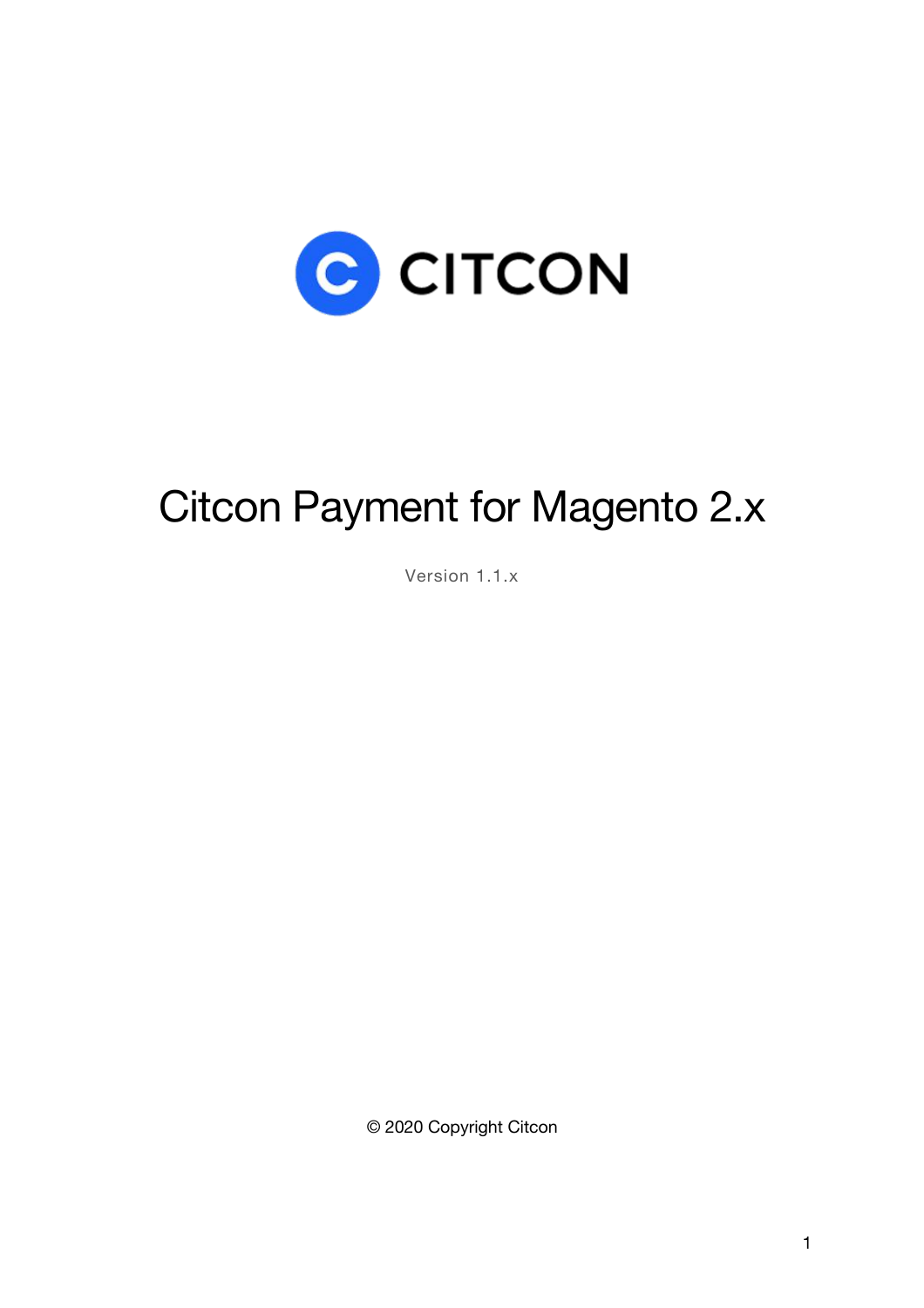# **Table of Contents**

| 2. |  |
|----|--|
|    |  |
|    |  |
|    |  |
|    |  |
|    |  |
|    |  |
| 3. |  |
|    |  |
|    |  |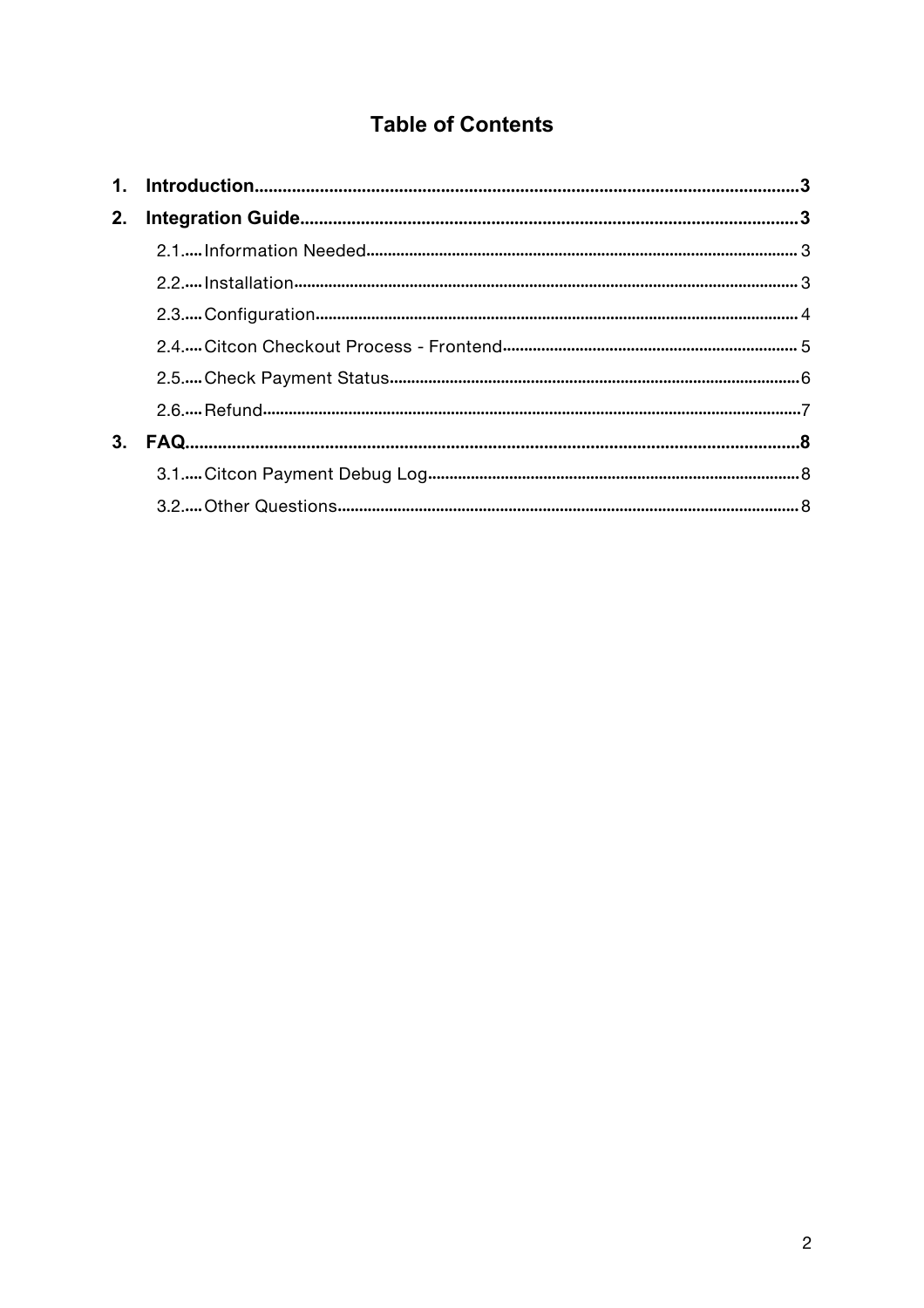## **1. Introduction**

Citcon is a payment gateway that supports payment methods such as Alipay, WeChat Pay, and Credit Cards. Citcon offers omni-channel payment solutions together with fund settlement. For more information, please contact [sales@citcon](mailto:sales@citcon-inc.com)inc.com.

Among the many integration patterns of Citcon Payment products, Citcon Online Hosted Payment (CHOP) is the most convenient for e-Commerce web sites, for its encapsulation of complex logic and user-facing components of the payment flows. When integrated with CHOP, consumers from a merchant's web site are redirected to the secure and PCI-DSS compliant Citcon CHOP web site to complete payments. The result of the payments is communicated to merchant in real-time client-side callback, as well as via asynchronous near-real-time instant payment notifications. For more details of CHOP, please read <https://doc.citconpay.com/citconAPI/#chop>.

This document describes how to install Magento payment extension of CHOP into a Magento 2 deployment.

# **2. Integration Guide**

## **2.1. Information Needed**

- 1) Citcon payment extension package for Magento 2
- 2) A provisioned CitconPay CHOP Access Token (if you don't have it, please contact [sales@citcon-inc.com\)](mailto:sales@citcon-inc.com)
- 3) A CitconPay CHOP access URL (if you don't have it, please contact [sales@citcon-inc.com\)](mailto:sales@citcon-inc.com)

### **2.2. Installation**

- 1) Log into your hosting space via a FTP client
- 2) Clear Magento caches via your Magento2 admin panel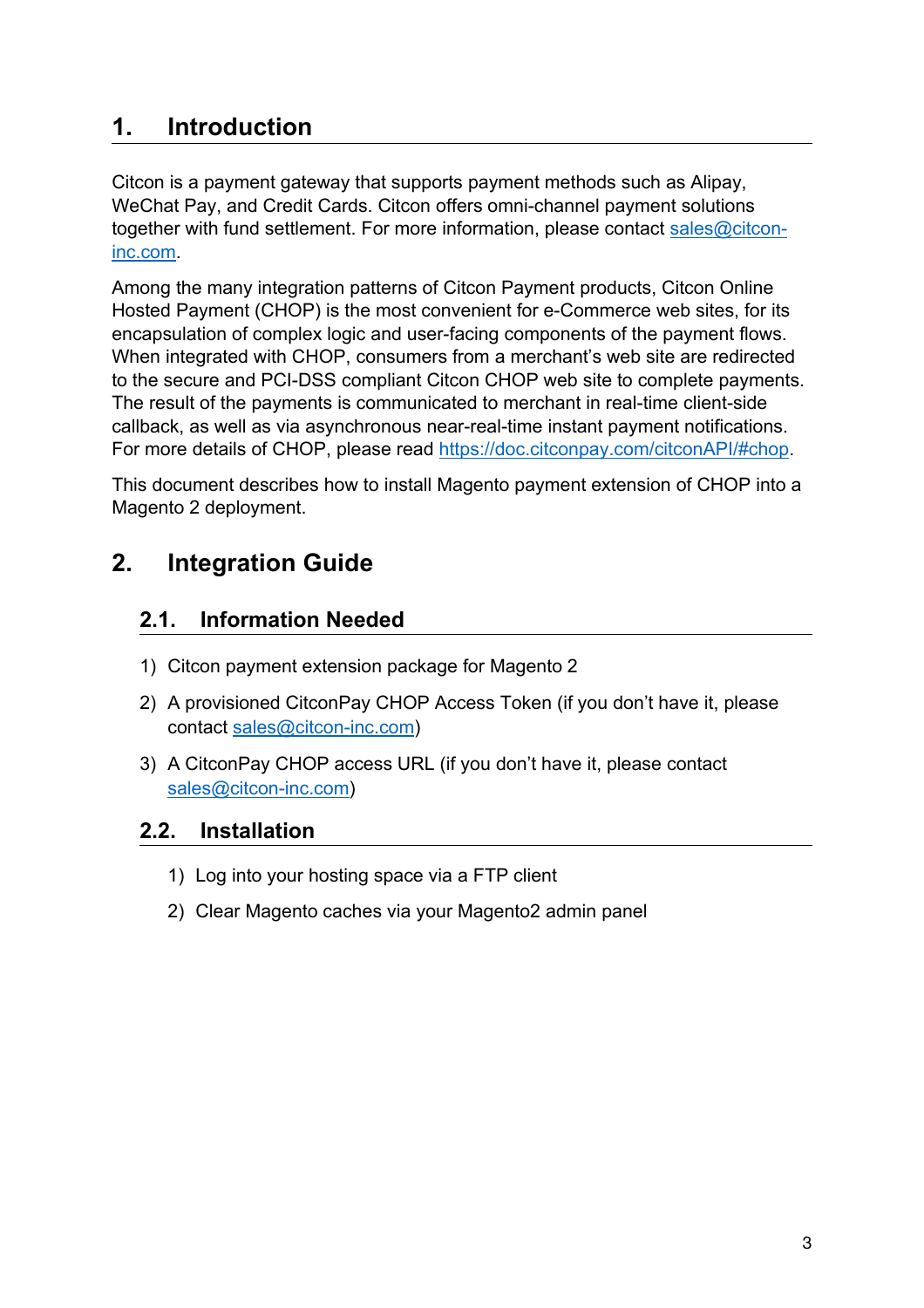|                          | Cache Management               |                                                                           |                          | MAGAZINE 1                 |
|--------------------------|--------------------------------|---------------------------------------------------------------------------|--------------------------|----------------------------|
|                          |                                |                                                                           | Flush Cache Storage      | <b>Flush Magento Cache</b> |
| Refresh                  | Submit<br>$\mathbf{v}$         | 12 records found (12 selected)                                            |                          |                            |
| v                        | <b>Cache Type</b>              | <b>Description</b>                                                        | Tags                     | <b>Status</b>              |
| $\overline{\mathsf{v}}$  | Configuration                  | Various XML configurations that were collected across modules and merged. | CONFIG                   | <b>ENABLED</b>             |
| $\overline{\checkmark}$  | Layouts                        | Layout building instructions.                                             | LAYOUT_GENERAL_CACHE_TAG | <b>ENABLED</b>             |
| $\overline{\mathsf{v}}$  | Blocks HTML output             | Page blocks HTML.                                                         | <b>BLOCK HTML</b>        | <b>ENABLED</b>             |
| $\overline{\checkmark}$  | Collections Data               | Collection data files.                                                    | COLLECTION_DATA          | <b>ENABLED</b>             |
| $\overline{\checkmark}$  | Reflection Data                | API interfaces reflection data.                                           | <b>REFLECTION</b>        | <b>ENABLED</b>             |
| $\blacktriangledown$     | Database DDL operations        | Results of DDL queries, such as describing tables or indexes.             | DB DDL                   | <b>ENABLED</b>             |
| $\overline{\mathsf{v}}$  | EAV types and attributes       | Entity types declaration cache.                                           | EAV                      | <b>ENABLED</b>             |
| $\overline{\mathcal{L}}$ | Integrations Configuration     | Integration configuration file.                                           | <b>INTEGRATION</b>       | <b>ENABLED</b>             |
| $\checkmark$             | Integrations API Configuration | integrations API configuration file.                                      | INTEGRATION API_CONFIG   | <b>ENABLED</b>             |
| CW.                      | <b>Chang Posts</b>             | We diverge a manufacturer                                                 | more                     | <b>CONTRACTOR</b>          |

3) Uncompress Citcon payment extension package for Magento 2 and upload files to your website server under Magento root code folder app/code/

**Note**: if you download the extension package from Magento marketplace, please uncompress the files to folder Citconpay/Payments/ and upload the entire folder Citconpay/ to your website server under Magento root code folder app/code/.If there is no Citconpay folder, please create it yourself.

Folder app/code/ should look like the following screenshot:

| Name                                | $\lambda$ |
|-------------------------------------|-----------|
| Citconpay<br>$\blacktriangledown$   |           |
| Payments<br>v                       |           |
| Block<br>$\blacktriangleright$      |           |
| composer.json                       |           |
| Controller<br>$\blacktriangleright$ |           |
| etc<br>ь<br>τ                       |           |
| Logger<br>$\blacktriangleright$     |           |
| Model<br>►.                         |           |
| 画 registration.php                  |           |
| <b>View</b><br>Þ.<br>τ              |           |
| Magento                             |           |

4) Run the following command at the command line under Magento root folder

php bin/magento setup:upgrade

php bin/magento setup:di:compile

5) Flush Magento cache as described in step 2.

## **2.3. Configuration**

- 1) Go to Magento 2 admin panel, select menu Stores -> Configuration -> Sales -> Payment Methods -> Citconpay Online Payments
- 2) Configure one of the following Citcon merchant settings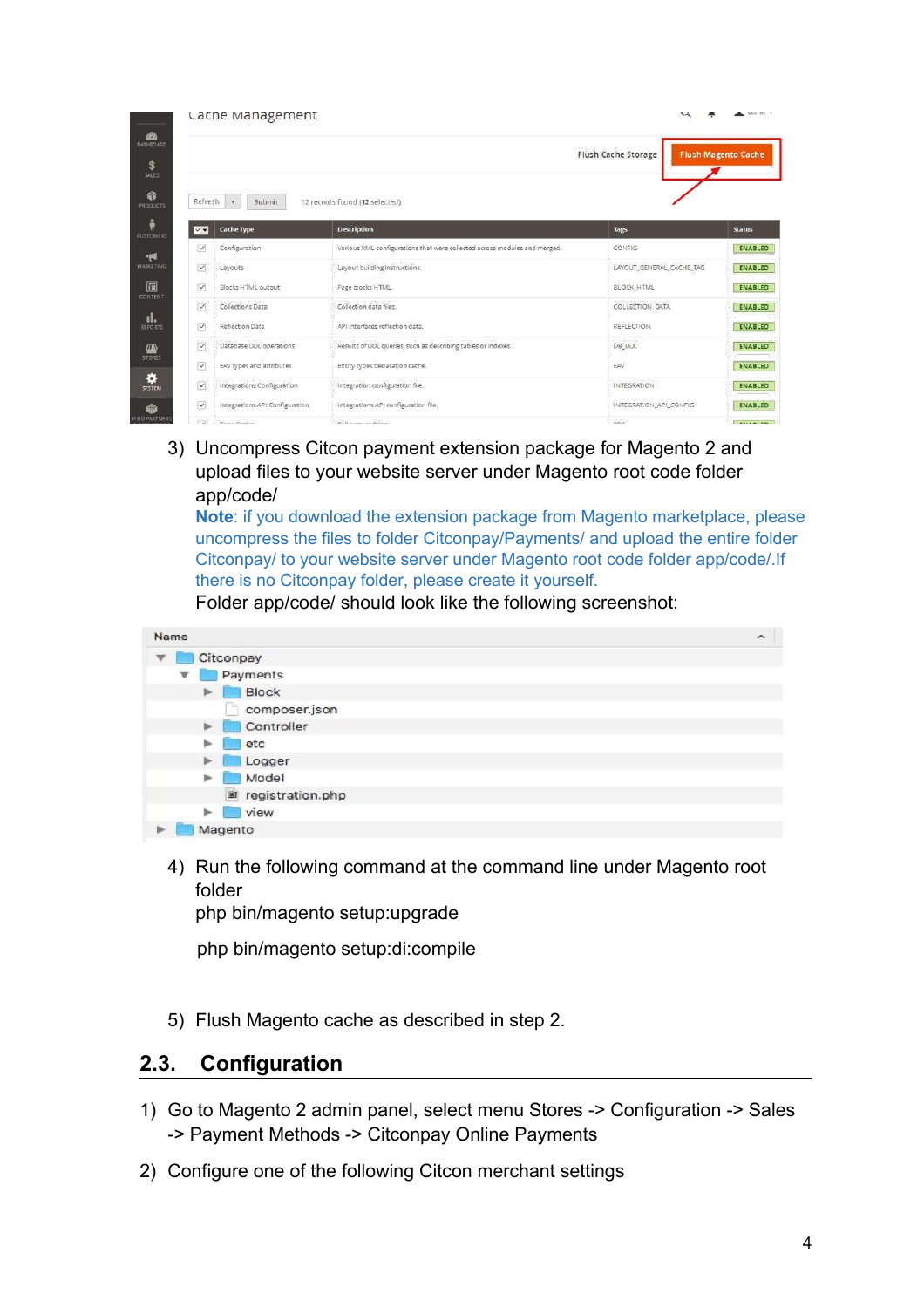- Sandbox Payment URL and Sandbox API Key
- Live Payment URL and Live API Key

#### Please refer to the following screeshot

| M                                         | Configuration |                                                   |                                  |                         | <b>Save Config</b> |
|-------------------------------------------|---------------|---------------------------------------------------|----------------------------------|-------------------------|--------------------|
| ☎<br><b>DASHBOARD</b>                     |               | ⊙ Citconpay Online Payments                       |                                  |                         |                    |
| \$<br>SALES                               |               | <b>Environment Mode</b><br>[store view]           | Live Mode                        | $\blacktriangledown$    |                    |
| Ŵ<br>CATALOG                              |               | <b>Citcon Live Payment URL</b><br>[store view]    | https://citconpay.com/chop/      |                         |                    |
| 륳<br><b>CUSTOMERS</b>                     |               | <b>Citcon Sandbox Payment URL</b><br>[store view] | https://uat.citconpay.com/chop/  |                         |                    |
| H<br>MARKETING                            |               | Live API Key<br>[store view]                      | ******************************** |                         |                    |
| $\Box$<br>CONTENT                         |               | Sandbox API Key<br>[store view]                   | ******************************** |                         |                    |
| ıl,<br><b>REPORTS</b>                     |               | $\odot$ Creditcard                                |                                  |                         |                    |
| 伵<br><b>STORES</b>                        |               | <b>Unionpay Enabled</b><br>[store view]           | Yes                              | $\overline{\mathbf{v}}$ |                    |
| ✿<br>SYSTEM                               |               | Title<br>[store view]                             | Creditcard                       |                         |                    |
| ô<br><b>FIND PARTNERS</b><br>& EXTENSIONS |               | <b>Enable Debug</b><br>[store view]               | No                               | $\blacktriangledown$    |                    |
|                                           |               | ⊙ WechatPay                                       |                                  |                         |                    |
|                                           |               | <b>Wechatpay Enabled</b><br>[store view]          | Yes                              | $\pmb{\mathrm{v}}$      |                    |
|                                           |               | Title<br>[store view]                             | WechatPay                        |                         |                    |
|                                           |               | <b>Enable Debug</b><br>[store view]               | No                               | $\blacktriangledown$    |                    |
|                                           |               | $\odot$ AliPay                                    |                                  |                         |                    |
|                                           |               | <b>Alipay Enabled</b>                             |                                  | $\blacktriangledown$    |                    |
|                                           |               | [store view]<br>Title                             | Yes                              |                         |                    |
|                                           |               | [store view]                                      | AliPay                           |                         |                    |
|                                           |               | <b>Enable Debug</b><br>[store view]               | No                               | $\blacktriangledown$    |                    |
|                                           |               |                                                   |                                  |                         |                    |

## **2.4. Citcon Checkout Process - Frontend**

Consumers will see Citcon payment methods on checkout page. Depending on Citcon payment configurations, one or more payment methods (WeChat Pay, Alipay or Credit Card) will be displayed. See example below.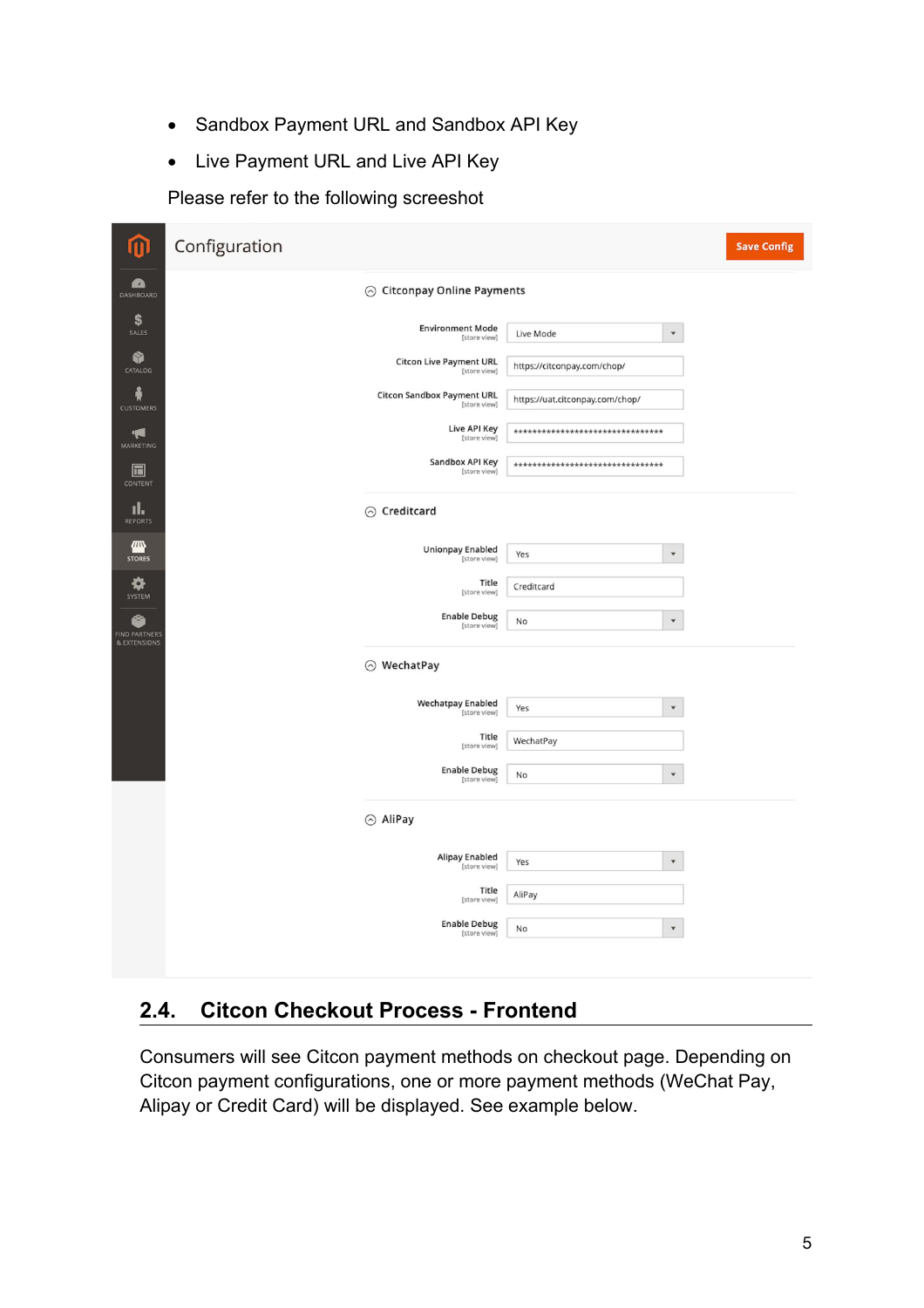| Payment               |                                                                           |
|-----------------------|---------------------------------------------------------------------------|
| Check / Money order   | Order Summary                                                             |
|                       | Cart Subtotal<br>\$10.00                                                  |
| AliPay                | Shipping<br>\$5.00<br>Flat Rate - Flored                                  |
| * WechatPay           | Order Total<br>\$15.00                                                    |
| <b>WeChat Pay</b>     | 1 Item in Cart<br>$\sim$                                                  |
|                       |                                                                           |
| Credit card           | Ship To:<br>v                                                             |
| Apply Discount Code v |                                                                           |
|                       | venkatesan singaravel                                                     |
|                       | 114, gangothri nilaya, 4th cross, 4th main, BEML<br>Layout, kundhanahalli |
|                       | Newyork, New York 11001                                                   |
|                       | <b>United States</b>                                                      |
|                       | 9108557887                                                                |
|                       | Shipping Method:<br>1                                                     |

# **2.5. Check Payment Status**

At this moment, log into admin portal. Go to Sales -> Orders, and find your order. If status shows "Processing", it means payment goes through successful.

| <b>TELEVISION</b> | ID        | <b>Purchase Point</b>                                    | <b>Purchase Date</b>     | <b>Bill-to Name</b> | <b>Ship-to Name</b> | <b>Grand Total (Base)</b> | <b>Grand Total (Purchased)</b> | <b>Status</b> | <b>Action</b> |
|-------------------|-----------|----------------------------------------------------------|--------------------------|---------------------|---------------------|---------------------------|--------------------------------|---------------|---------------|
|                   | 000000002 | Main Website<br>Main Website Store<br>Default Store View | Jun 28, 2020 10:15:43 AM | liu magento21       |                     | \$0.01                    | \$0.01                         | Processing    | View          |

Click "View " to see order detail including Citcon CHOP transaction ID as shown in the following screenshot.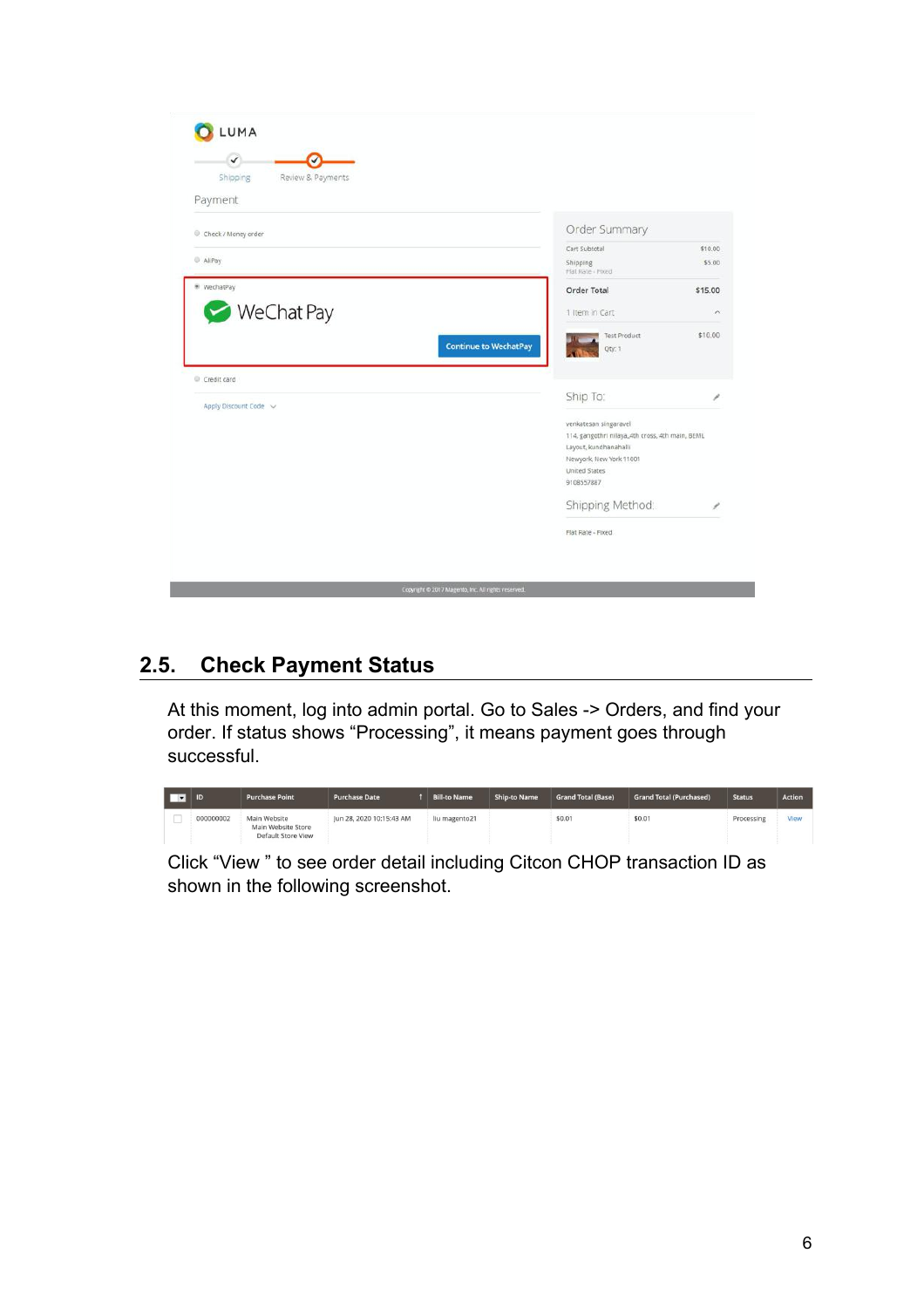| <b>Order Total</b>                                                                                                                        |                       |        |
|-------------------------------------------------------------------------------------------------------------------------------------------|-----------------------|--------|
| Notes for this Order                                                                                                                      | <b>Order Totals</b>   |        |
| <b>Status</b>                                                                                                                             | Subtotal              | \$0.01 |
| Credit_Card_Trans<br>$\boldsymbol{\mathrm{v}}$<br>Comment                                                                                 | Shipping & Handling   | \$0.00 |
|                                                                                                                                           | <b>Grand Total</b>    | \$0.01 |
|                                                                                                                                           | <b>Total Paid</b>     | \$0.00 |
| //.                                                                                                                                       | <b>Total Refunded</b> | \$0.00 |
| Notify Customer by Email                                                                                                                  | <b>Total Due</b>      | \$0.01 |
| Visible on Storefront                                                                                                                     |                       |        |
| <b>Submit Comment</b>                                                                                                                     |                       |        |
|                                                                                                                                           |                       |        |
| Jun 11, 2020  12:46:45 AM  Credit_Card_Trans  Customer Not Notified<br>Redirecting user with Citconpay Order Code #000000070at1591836404. |                       |        |
| Jun 11, 2020  12:46:45 AM   Credit_Card_Trans<br><b>Customer Notified</b>                                                                 |                       |        |

## **2.6. Refund**

To refund an order that is paid by CitconPay, follow the normal procedure to create a Credit Memo, and then click on Refund.

| \$0.01                    |
|---------------------------|
| 0.01                      |
| 0                         |
| 0                         |
| \$0.02                    |
| <b>Append Comments</b>    |
| Email Copy of Credit Memo |
| Refund Offline   O Refund |
|                           |

It will invoke CHOP API to process the refund, and order will be closed.